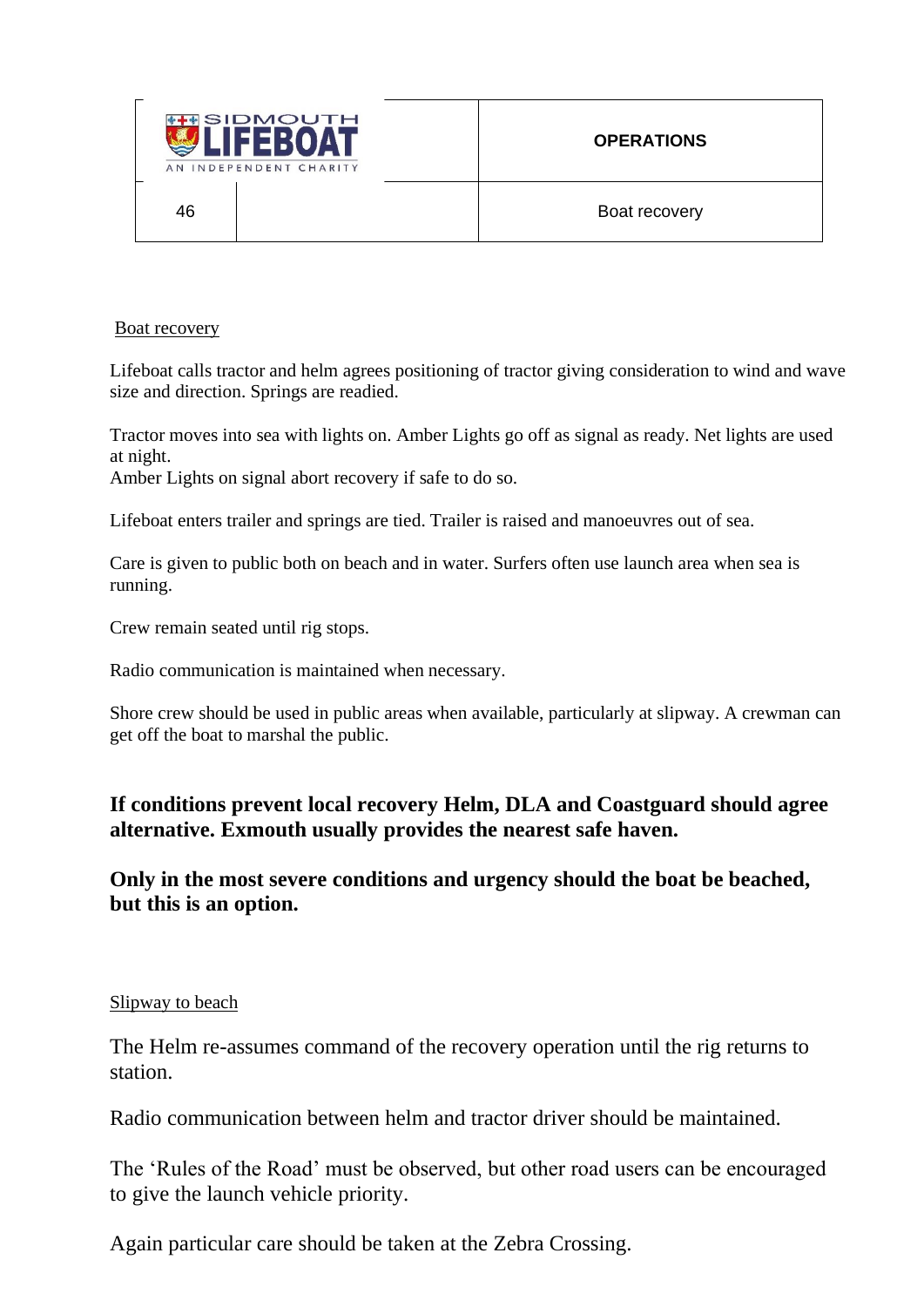The tractor driver should only use the sirens if casualties are being taken to the boathouse in a matter of urgency.

Blue lights can also be used.

Road closure. Shore crew may cone off the road in front of the boathouse. This will limit the traffic using the road between the boathouse and turning circle. Non local traffic should be diverted away from the area.

Turning circle. This should be manned by shore crew not only to move vehicles out of the way, but to ensure the safety of the public when the rig needs to drive over the pavement by the seating area.

#### Turnaround procedure

Following a net recovery the first task is to turn the boat around before re-fuelling and making ready for service.

The area should be coned off and members of the public guided away from the immediate vicinity.

A member of shore crew should don the orange vest and take charge of the operation. Other shore crew should be wearing yellow vests. Dry suits are suitable safety clothing, therefore boat crew can assist without delay for changing.

The turntable should have been positioned ready in the road and coned. This is now moved to its 'turnaround' position behind the rig.

The net is removed and trailer parked ready for the turntable to be inserted beneath.

The 'orange vest' ensures at each stage or movement that crew are ready on all sides of the rig. The 'ornage vest' alone gives the commands for the tractor to move or the trailer to be raised or lowered.

The turntable is raised to support the boat. Crew should not go under the boat for any reason. If the turntable needs adjusting this be done by long tool or the rig moved. The rig moves forward and the boat is held on all sides, and then turned slowly ensuring no public or traffic is going to impede the turnaround. The trailer is then reversed under the boat and raised, moved forward again and lowered clear of the turntable. The boat is fastened and turntable put away.

No action is taken without the command of the 'orange vest'. Use radio communication as well as hand signal to ensure the tractor driver receives clear instruction.